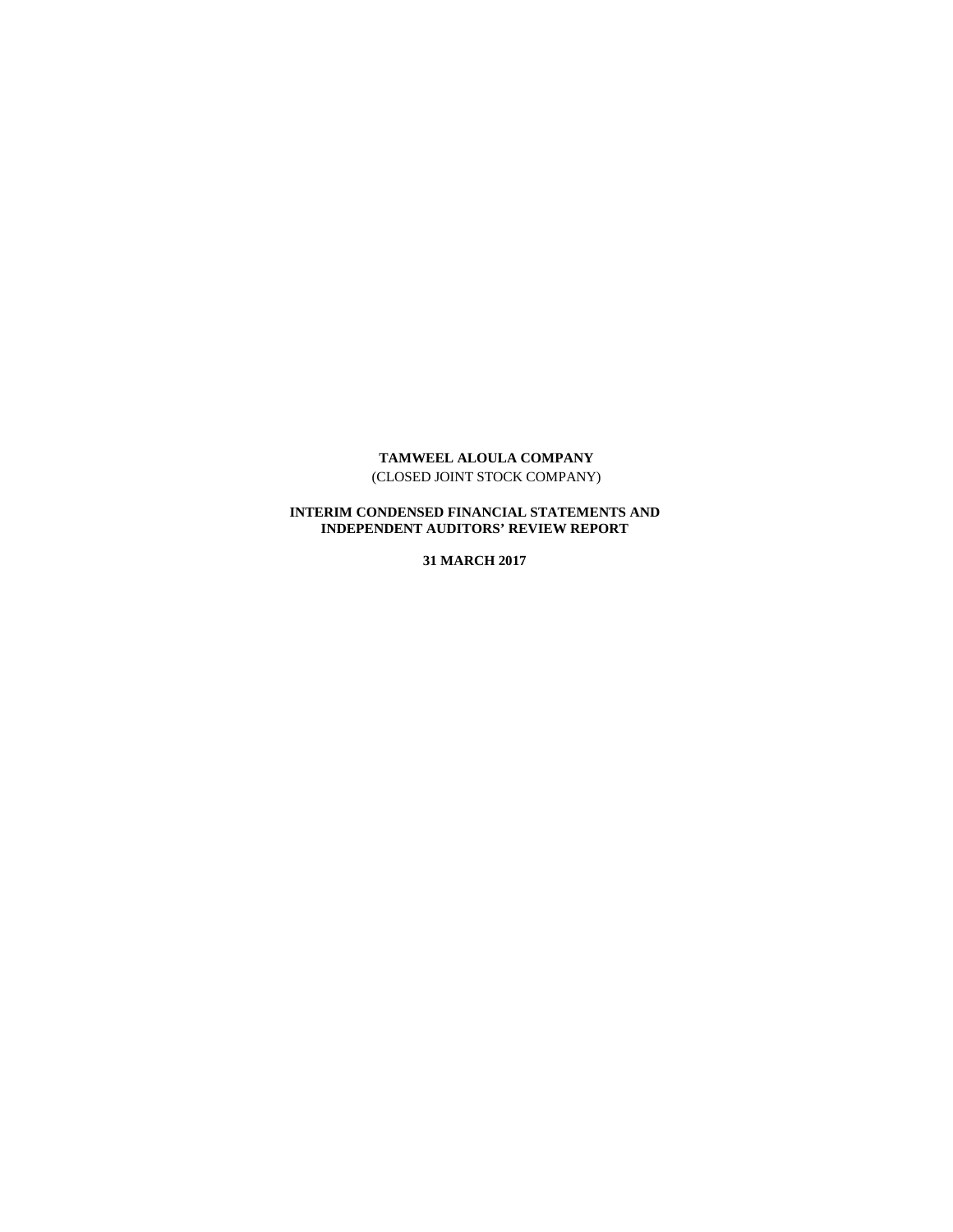#### **TAMWEEL ALOULA COMPANY** (CLOSED JOINT STOCK COMPANY) **INTERIM CONDENSED FINANCIAL STATEMENTS FOR THE THREE MONTHS ENDED 31 MARCH 2017** (Expressed in Saudi Riyals)

**INDEX PAGE** Independent auditors' review report contains the state of the state of the state of the state of the state of the state of the state of the state of the state of the state of the state of the state of the state of the stat Interim condensed statement of financial position 1 Interim condensed statement of income 2 Interim condensed statement of comprehensive income 3 Interim condensed statement of cash flows 4 Interim condensed statement of changes in shareholders' equity 5 Notes to the interim condensed financial statements  $6 - 11$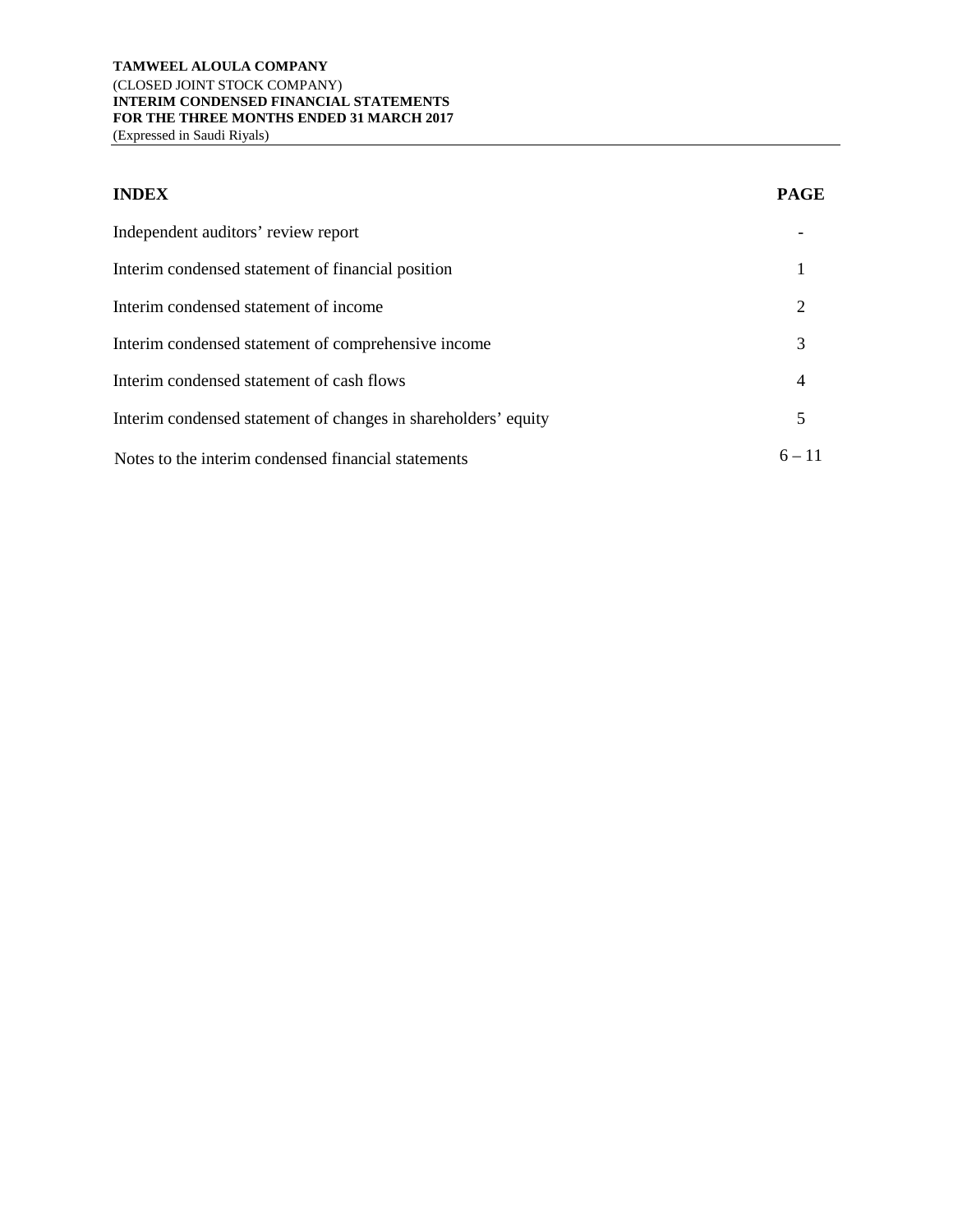

KPMG Al Fozan & Partners Certified Public Accountants 1st Floor, Battoyor Towers King Saud Road, Al Safa P.O. Box 4803 Al Khobar, 31952

Telephone +966 13 816 2999 Fax +966 13 816 2888 Internet www.kpmg.com

Licence No. 46/11/323 issued 11/3/1992

## **INDEPENDENT AUDITORS' REPORT ON REVIEW OF INTERIM FINANCIAL STATEMENTS**

**The Shareholders Tamweel AlOula Company (Closed Joint Stock Company) Dammam Kingdom of Saudi Arabia**

#### **Introduction:**

We have reviewed the accompanying 31 March 2017 condensed interim financial statements of **Tamweel AlOula Company** which comprises:

- the condensed statement of financial position as at 31 March 2017;
- the condensed statement of income for the three and six months period ended 31 March 2017;
- the condensed statement of comprehensive income for the three and six months period ended 31 March 2017;
- the condensed statement of changes in equity for the six-months period ended 31 March 2017;
- the condensed statement of cash flows for the six-months period ended 31 March 2017; and
- the notes to the condensed interim financial statements.

Management is responsible for the preparation and presentation of these condensed interim financial statements in accordance with International Accounting Standard 34, "Interim Financial Reporting" and Saudi Arabian Monetary Agency ("SAMA") guidance for the accounting of Zakat and tax. Our responsibility is to express a conclusion on these interim condensed financial statements based on our review.

### **Scope of review:**

We conducted our review in accordance with the International Standard on Review Engagements 2410, 'Review of Interim Financial Information Performed by the Independent Auditor of the Entity' that is endorsed in the Kingdom of Saudi Arabia. A review of interim financial information consists of making inquiries, primarily of persons responsible for financial and accounting matters, and applying analytical and other review procedures. A review is substantially less in scope than an audit conducted in accordance with International Standards on Auditing that are endorsed in the Kingdom of Saudi Arabia, and consequently does not enable us to obtain assurance that we would become aware of all significant matters that might be identified in an audit. Accordingly, we do not express an audit opinion.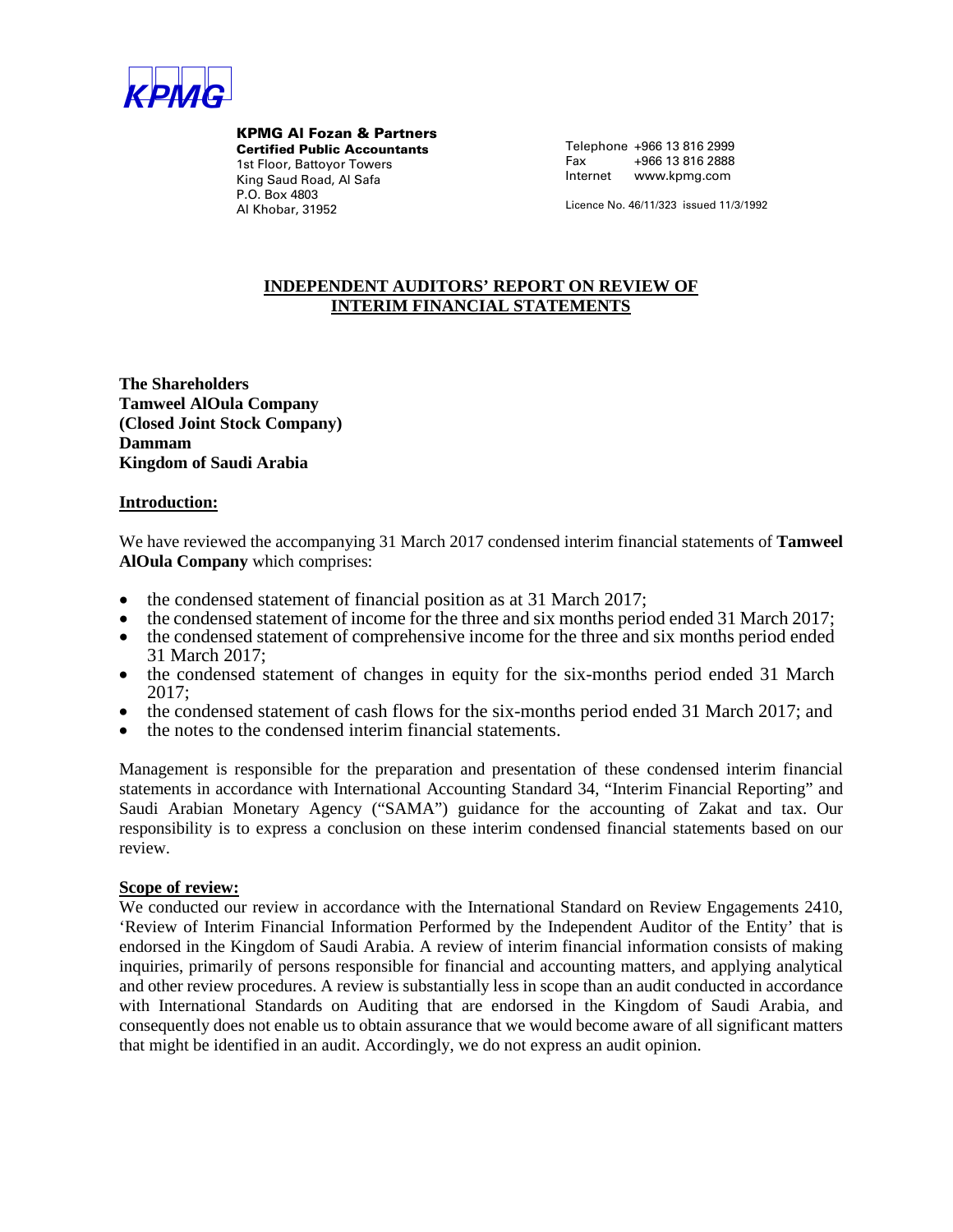

## **Conclusion:**

Based on our review, nothing has come to our attention that causes us to believe that the accompanying 31 March 2017 condensed interim financial statements of Tamweel AlOula Company are not prepared, in all material respects, in accordance with International Accounting Standard 34, 'Interim Financial Reporting' that is endorsed in the Kingdom of Saudi Arabia and SAMA guidance for the accounting of zakat and tax.

## For KPMG Al Fozan & Partners **Certified Public Accountants**

nt, 16

Tareq Abdulrahman Al Sunaid License No: 419

Al Khobar, 22 June 2017 Corresponding to: 27 Ramdan 1438H

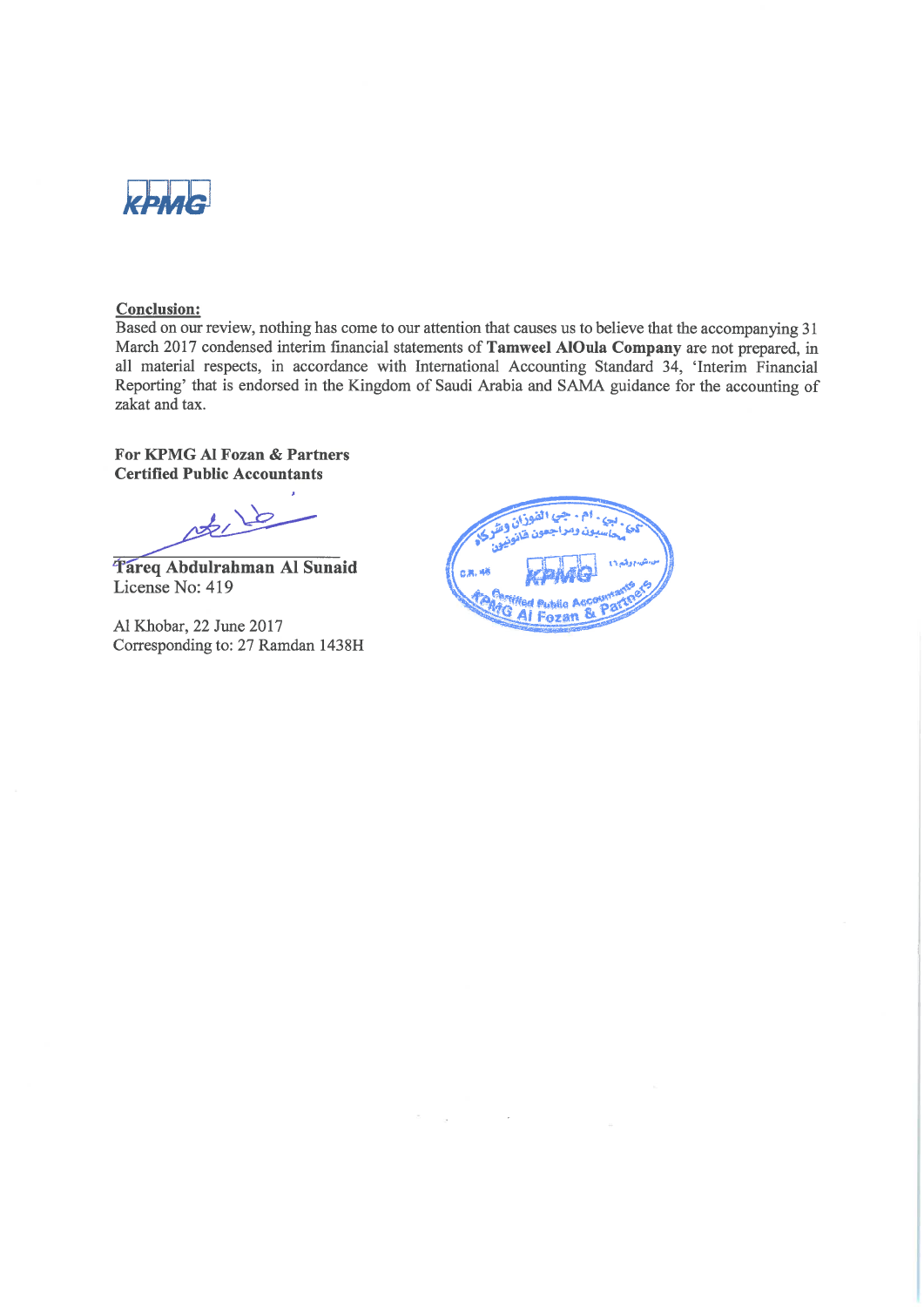#### **TAMWEEL ALOULA COMPANY** (CLOSED JOINT STOCK COMPANY) **INTERIM CONDENSED STATEMENT OF FINANCIAL POSITION AS AT 31 MARCH 2017** (Expressed in Saudi Riyals)

**Note 31 March 2017 (Unaudited)** 30 September 2016 (Audited) **ASSETS Non-current assets** Property and equipment **2,082,012** 2,309,942 Intangible assets **2,803,852** 2,964,234 Net investment in finance leases 3 147,714,577 193,088,445 **Total non-current assets 152,600,441** 198,362,621 **Current assets** Current maturity of net investment in finance leases 3 **126,971,314** 120,929,741 Other receivables **10,699,045** 3,659,166 Cash and cash equivalents **21,068,377** 826,050 **Total current assets 158,738,736** 125,414,957 **TOTAL ASSETS** 311,339,177 323,777,578 **SHAREHOLDERS' EQUITY AND LIABILITIES SHAREHOLDERS' EQUITY** Share capital **250,000,000** 250,000,000 250,000,000 Statutory reserve **1,830,561** 1,830,561 Retained earnings **30,380,222** 16,475,048 **TOTAL SHAREHOLDERS' EQUITY 282,210,783** 268,305,609 **LIABILITIES Non-current liabilities** Employees' end of service benefits **1,941,268** 1,744,004 **Total non-current liabilities 1,941,268** 1,744,004 **Current liabilities** Loans from a shareholder 9 **3,197,884** 27,930,675 Accounts payable **11,130,991** 6,430,596 Due to shareholders 9 **3,546,000** 14,242,250 Accrued expenses and other liabilities **8,018,647** 4,262,040 Zakat provision **1,293,604** 862,404 **Total current liabilities 27,187,126** 53,727,965 **TOTAL LIABILITIES 29,128,394** 55,471,969 **TOTAL SHAREHOLDERS' EQUITY AND LIABILITIES** 311,339,177 323,777,578

Chairman Chief Executive Officer Chief Financial Officer

The accompanying notes from 1 to 12 form an integral part of these interim condensed financial statements.

\_\_\_\_\_\_\_\_\_\_\_\_\_\_\_ \_\_\_\_\_\_\_\_\_\_\_\_\_\_ \_\_\_\_\_\_\_\_\_\_\_\_\_\_\_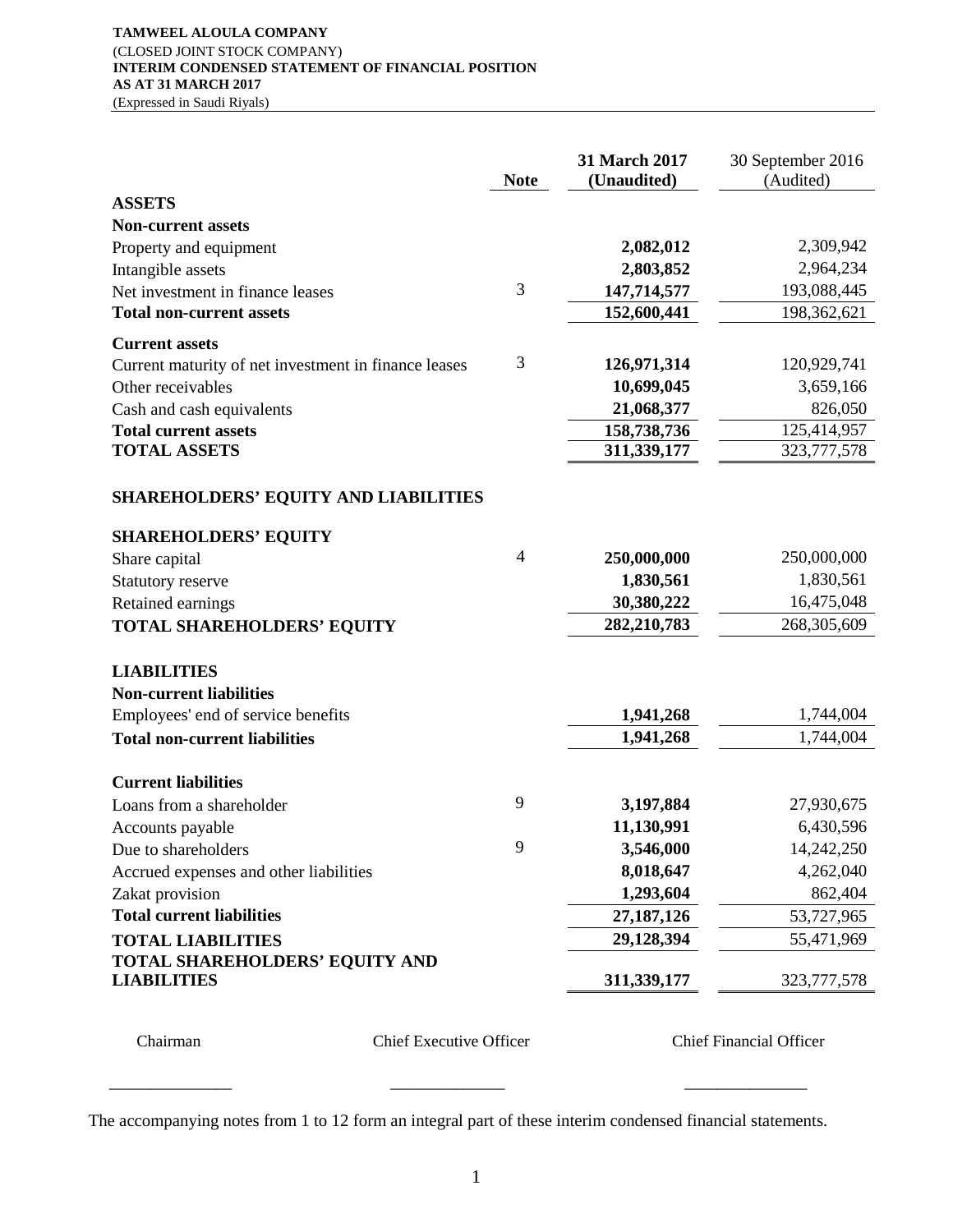#### **TAMWEEL ALOULA COMPANY** (CLOSED JOINT STOCK COMPANY) **INTERIM CONDENSED STATEMENT OF INCOME FOR THE THREE AND SIX MONTHS ENDED 31 MARCH 2017** (Expressed in Saudi Riyals)

**Note For the three months ended 31 March 2017 (Unaudited)** For the three months ended 31 March 2016 (Unaudited) (Restated) **For the six months ended 31 March 2017 (Unaudited)** For the period from 2 July 2015 to 31 March 2016 (Unaudited) (Restated) **INCOME Income from operations** Finance lease **14,728,594** 18,441,072 **28,076,777** 40,421,281 **Income / (expenses) from other activities** Other income/ (loss) **570,573** 79,309 **860,509** (151,827) **Total income 15,299,167** 18,520,381 **28,937,286** 40,269,454 **EXPENSES** Special commission expenses and bank charges 5 **(86,164)** (679,131) **(588,768)** (4,458,291) Insurance expenses for finance leasing activities **(2,665,492)** (3,422,252) **(6,084,406)** (7,897,308) Allowance for doubtful debts **-** (5,135,731) **-** (5,135,731) Salaries and employee related expenses **(2,798,332)** (3,224,937) **(5,733,072)** (9,137,998) Rent and premises related expenses **(220,500)** (212,500) **(433,000)** (555,415) Depreciation and amortization **(253,718)** (110,303) **(456,805)** (264,583) Other general and administrative expenses **(671,468)** (1,163,898) **(1,304,861)** (4,912,580) **Total expenses (6,695,674)** (13,948,752) **(14,600,912)** (32,361,906) **PROFIT FOR THE PERIOD 8,603,493** 4,571,629 **14,336,374** 7,907,548 **Earnings per share - basic and diluted 0.34** 0.18 **0.57** 0.32

The accompanying notes from 1 to 12 form an integral part of these interim condensed financial statement.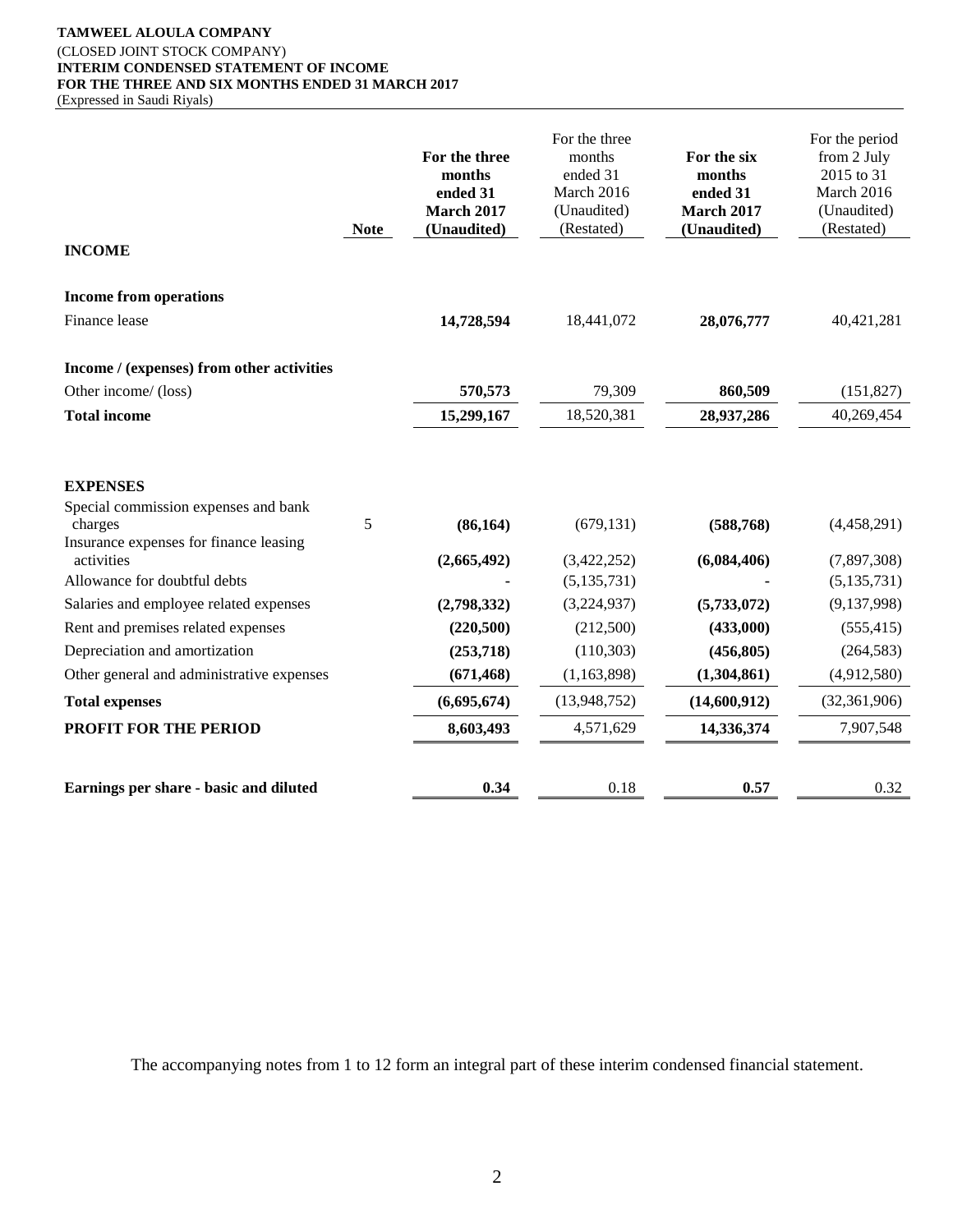#### **TAMWEEL ALOULA COMPANY** (CLOSED JOINT STOCK COMPANY) **INTERIM CONDENSED STATEMENT OF COMPREHENSIVE INCOME FOR THE THREE AND SIX MONTHS ENDED 31 MARCH 2017** (Expressed in Saudi Riyals)

|                                           | For the three             | For the three<br>months   | For the six                      | For the period from             |
|-------------------------------------------|---------------------------|---------------------------|----------------------------------|---------------------------------|
|                                           | months<br>ended 31        | ended 31<br>March 2016    | months<br>ended 31               | 2 July 2015 to 31<br>March 2016 |
|                                           | March 2017<br>(Unaudited) | (Unaudited)<br>(Restated) | <b>March 2017</b><br>(Unaudited) | (Unaudited)<br>(Restated)       |
| Profit for the period                     | 8,603,493                 | 4,571,629                 | 14,336,374                       | 7,907,548                       |
| Other comprehensive income                | $\overline{\phantom{a}}$  |                           | ۰                                |                                 |
| Total comprehensive income for the period | 8,603,493                 | 4,571,629                 | 14,336,374                       | 7,907,548                       |

The accompanying notes from 1 to 12 form an integral part of these interim condensed financial statements.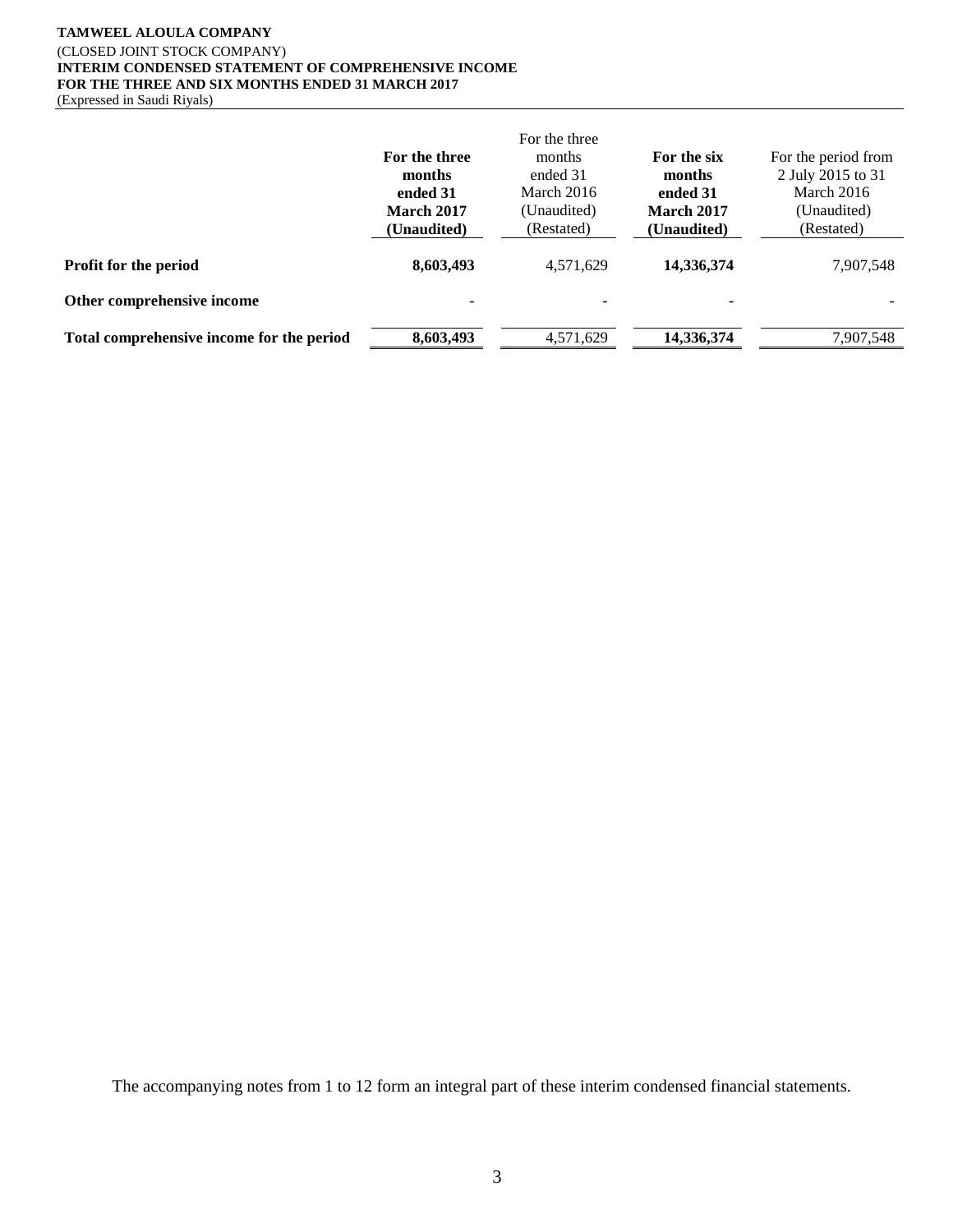#### **TAMWEEL ALOULA COMPANY** (CLOSED JOINT STOCK COMPANY) **INTERIM CONDENSED STATEMENT OF CASH FLOWS FOR THE SIX MONTHS ENDED 31 MARCH 2017** (Expressed in Saudi Riyals)

|                                                                                             | <b>Note</b> | 31 March 2017<br>(Unaudited) | For the period<br>from 2 July<br>2015 to 30<br>September 2016<br>(Audited) |
|---------------------------------------------------------------------------------------------|-------------|------------------------------|----------------------------------------------------------------------------|
| <b>OPERATING ACTIVITIES</b>                                                                 |             |                              |                                                                            |
| Profit for the period                                                                       |             | 14,336,374                   | 18,305,609                                                                 |
| Adjustments:                                                                                |             |                              |                                                                            |
| Depreciation and amortization                                                               |             | 456,805                      | 635,515                                                                    |
| Special commission expenses and bank charges                                                |             | 588,768                      | 5,342,383                                                                  |
| Employees' end of service benefits                                                          |             | 306,752                      | 818,787                                                                    |
| Pre-organization expenses and capital work in                                               |             |                              |                                                                            |
| progress charged to the period                                                              |             |                              | 2,456,576                                                                  |
| Allowance for doubtful debts                                                                |             |                              | 4,230,629                                                                  |
| Zakat                                                                                       |             |                              | 862,404                                                                    |
| Loss on disposal of property and equipment                                                  |             | 330                          | 460,751                                                                    |
| <b>Changes in operating assets and liabilities</b>                                          |             | 15,689,029                   | 33,112,654                                                                 |
| Net investment in finance leases                                                            |             | 39, 332, 295                 | 69,360,117                                                                 |
| Other receivables                                                                           |             | (7,039,879)                  | (590, 157)                                                                 |
| Due to shareholders                                                                         | 9           | (10,696,250)                 | 14,242,250                                                                 |
| Employees' end of service benefits paid                                                     |             | (109, 488)                   | (179, 893)                                                                 |
| Accounts payable                                                                            |             | 4,700,395                    | (29, 853, 637)                                                             |
| Accrued expenses and other liabilities<br>Special commission expenses and bank charges paid |             | 3,756,607<br>(588, 768)      | 2,814,537<br>(10, 457, 038)                                                |
| Net cash from operating activities                                                          |             | 45,043,941                   | 78,448,833                                                                 |
|                                                                                             |             |                              |                                                                            |
| <b>INVESTING ACTIVITIES</b><br>Capital expenditure incurred - property and                  |             |                              |                                                                            |
| equipment and intangible assets                                                             |             | (70, 423)                    | (1,031,392)                                                                |
| Proceeds from disposal of property and equipment                                            |             | 1,600                        | 770,391                                                                    |
| Net cash used in investing activities                                                       |             | (68, 823)                    | (261,001)                                                                  |
| <b>FINANCING ACTIVITIES</b>                                                                 |             |                              |                                                                            |
| Repayment of loans from shareholders                                                        | 9           | (26, 645, 751)               | (207, 194, 928)                                                            |
| Loans from shareholders                                                                     | 9           | 1,912,960                    |                                                                            |
| Due to shareholders<br>Share capital                                                        |             |                              | (137, 033, 269)<br>250,000,000                                             |
| Net cash used in financing activities                                                       |             | (24, 732, 791)               | (94, 228, 197)                                                             |
| Net change in cash and cash equivalents                                                     |             | 20,242,327                   | (16,040,365)                                                               |
| Cash and cash equivalents transferred                                                       |             |                              | 16,866,415                                                                 |
| Cash and cash equivalents at beginning of the period                                        |             | 826,050                      |                                                                            |
| Cash and cash equivalent at end of the period                                               |             | 21,068,377                   | 826,050                                                                    |
| <b>Non-cash transactions:</b>                                                               |             |                              |                                                                            |
| Net investment in finance leases transferred                                                |             |                              | 66,885,421                                                                 |
| Capital work in progress transferred to intangible assets                                   |             |                              | 3,112,500                                                                  |

The accompanying notes from 1 to 12 form an integral part of these interim condensed financial statements.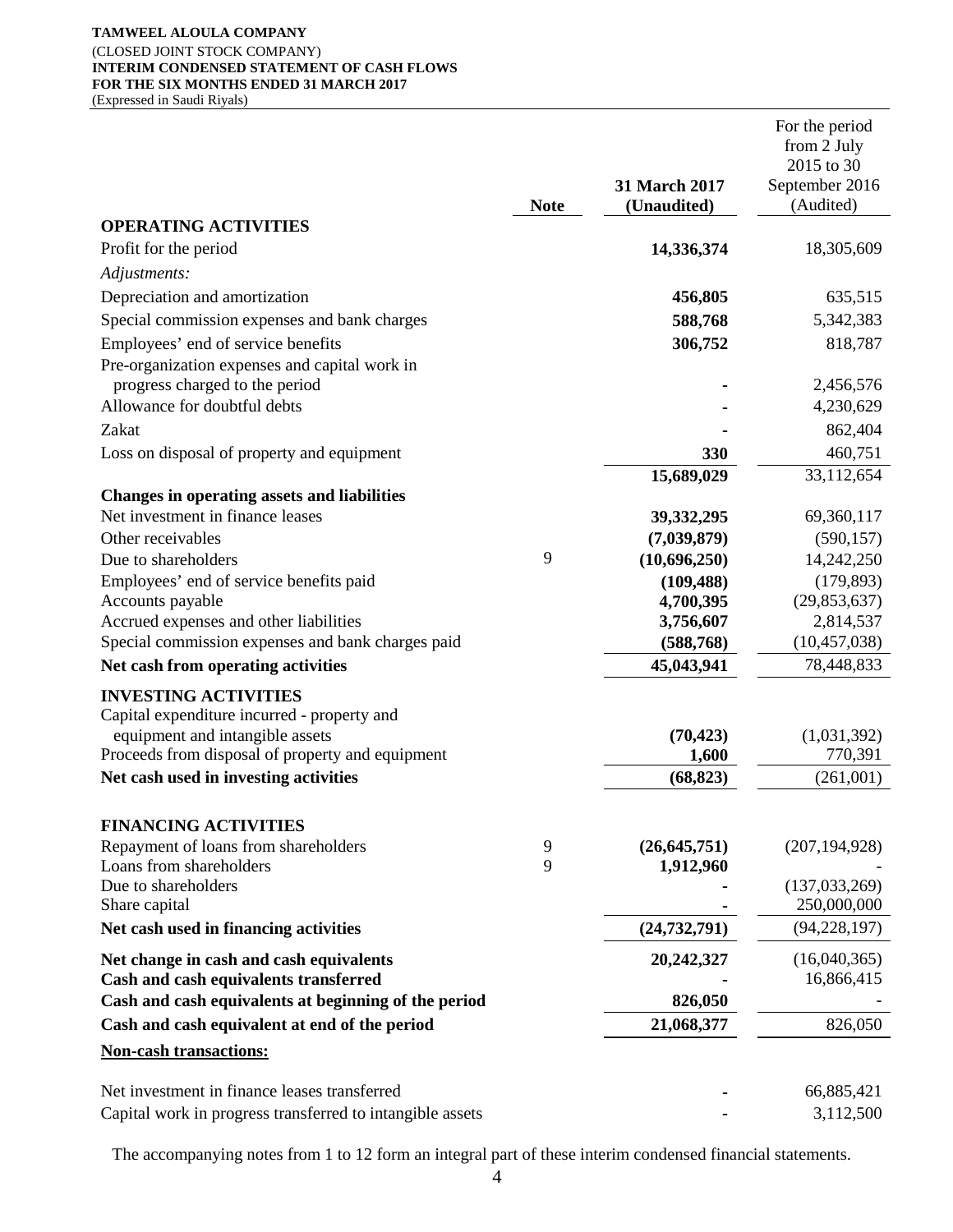# **TAMWEEL ALOULA COMPANY** (CLOSED JOINT STOCK COMPANY) **INTERIM CONDENSED STATEMENT OF CHANGES IN SHAREHOLDERS' EQUITY FOR THE SIX MONTHS ENDED 31 MARCH 2017**

(Expressed in Saudi Riyals)

|                                | <b>Share</b><br>capital | <b>Statutory</b><br>reserve | <b>Retained</b><br>earnings | <b>Total</b> |
|--------------------------------|-------------------------|-----------------------------|-----------------------------|--------------|
| Share capital introduced       | 250,000,000             |                             |                             | 250,000,000  |
| Profit for the period          |                         |                             | 19,168,013                  | 19,168,013   |
| Zakat                          |                         |                             | (862, 404)                  | (862, 404)   |
| Transfer to statutory reserve  |                         | 1,830,561                   | (1,830,561)                 |              |
| 30 September 2016 (Audited)    | 250,000,000             | 1,830,561                   | 16,475,048                  | 268,305,609  |
| <b>Profit for the period</b>   |                         |                             | 14,336,374                  | 14,336,374   |
| Zakat for the period - Note 10 |                         |                             | (431,200)                   | (431,200)    |
| 31 March 2017 (Unaudited)      | 250,000,000             | 1,830,561                   | 30,380,222                  | 282,210,783  |

The accompanying notes from 1 to 12 form an integral part of these interim condensed financial statements.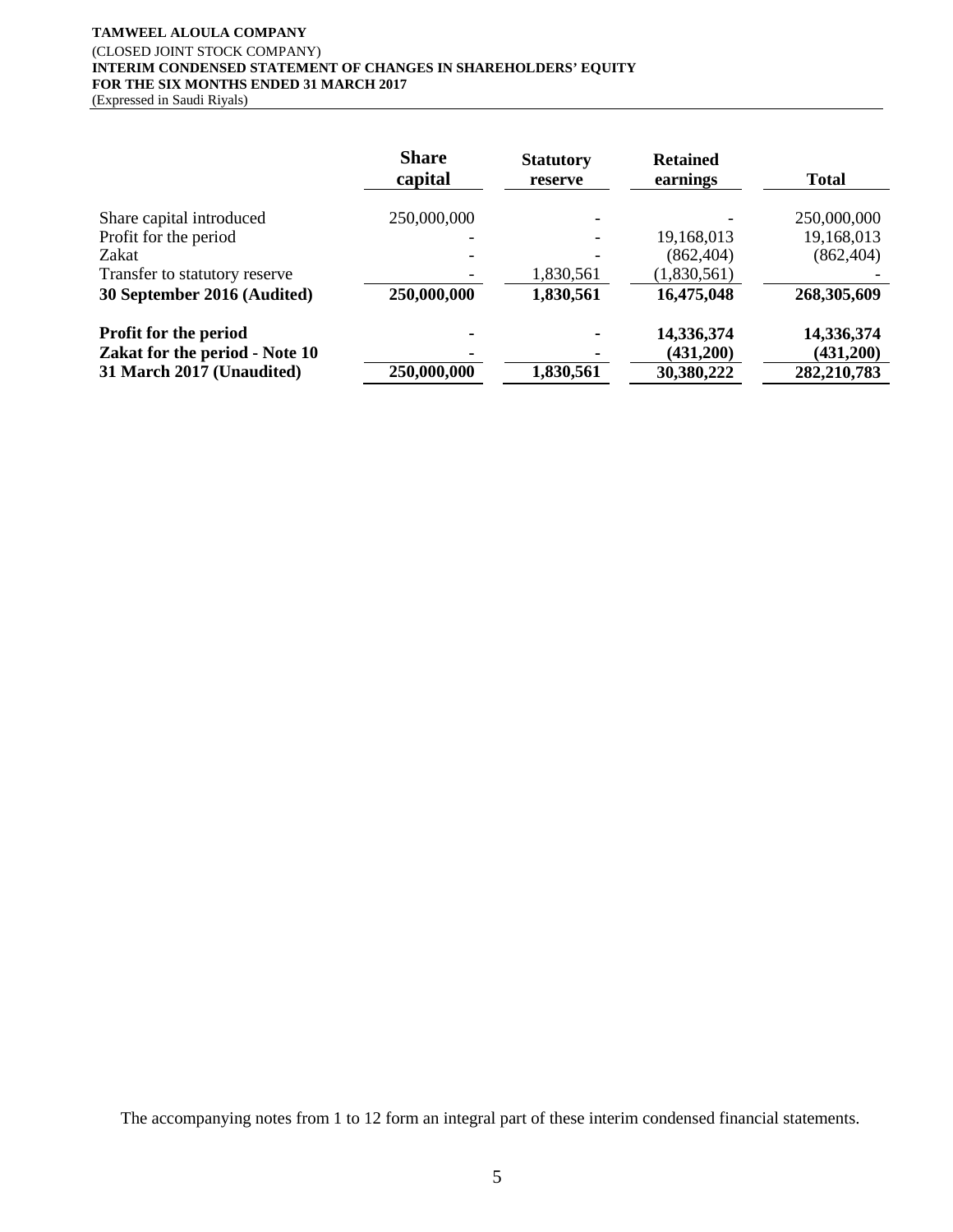# **1. CORPORATE INFORMATION**

Tamweel AlOula Company (the "Company") is a Saudi closed joint stock company established under the Regulations for Companies in the Kingdom of Saudi Arabia. The Company registered in Dammam under commercial registration number 2050055043 dated 15 Ramadan, 1436 corresponding to 2 July 2015 and operating under company license number 39/A Sh/201512 dated 21/02/1437H corresponding to 3 December 2015 issued by Saudi Arabian Monetary Agency ("SAMA").

The principal activities of the Company are capital lease, financing lease and operating lease.

The Company's registered office is located in Dammam at the following address:

Tamweel AlOula Company

Al Khobar Dammam Highway Al Kifah Tower P.O. Box 7355, Dammam 31462 Kingdom of Saudi Arabia

In accordance with the By-laws of the Company, the Company acquired the operations, related assets and liabilities of Tamweel for Trading and installments, a branch of Al Kifah Trading Company (a shareholder), as at 2 July 2015. The details of net assets acquired are as follows:

| Cash and cash equivalent                    | 16,866,415      |
|---------------------------------------------|-----------------|
| Net investment in finance leases            | 463, 387, 079   |
| Allowance for lease losses                  | (8,892,725)     |
| Advances, prepayments and other receivables | 3,069,010       |
| Property and equipment, net                 | 3,045,610       |
| Intangible assets, net                      | 45,189          |
| $Pre-organization$ expenses                 | 2,362,716       |
| Capital work in progress                    | 3,112,500       |
| <b>Total assets</b>                         | 482,995,794     |
| Long term loans from related parties        | (303, 829, 810) |
| Accounts payable                            | (36, 284, 233)  |
| Accrued expenses and other liabilities      | (4,743,372)     |
| Employees' end of service benefits          | (1,105,110)     |
| <b>Total liabilities</b>                    | (345, 962, 525) |
| Net assets transferred                      | 137,033,269     |

Cash consideration paid by the Company is equal to the book value of net assets transferred which approximate the fair market value.

Furthermore, in October 2015, the Company has disposed certain financial assets (investment in finance lease) to Al Kifah Trading Company (a shareholder), amounted to SR 66.8 million. Lease receivables transferred and related unearned lease finance income amounted to SR 71.5 million and SR 4.7 million, respectively. (Refer to note 3.3).

Management has notified SAMA about transactions in order to obtain a no-objection letter as required by implementing regulations of the finance companies control law.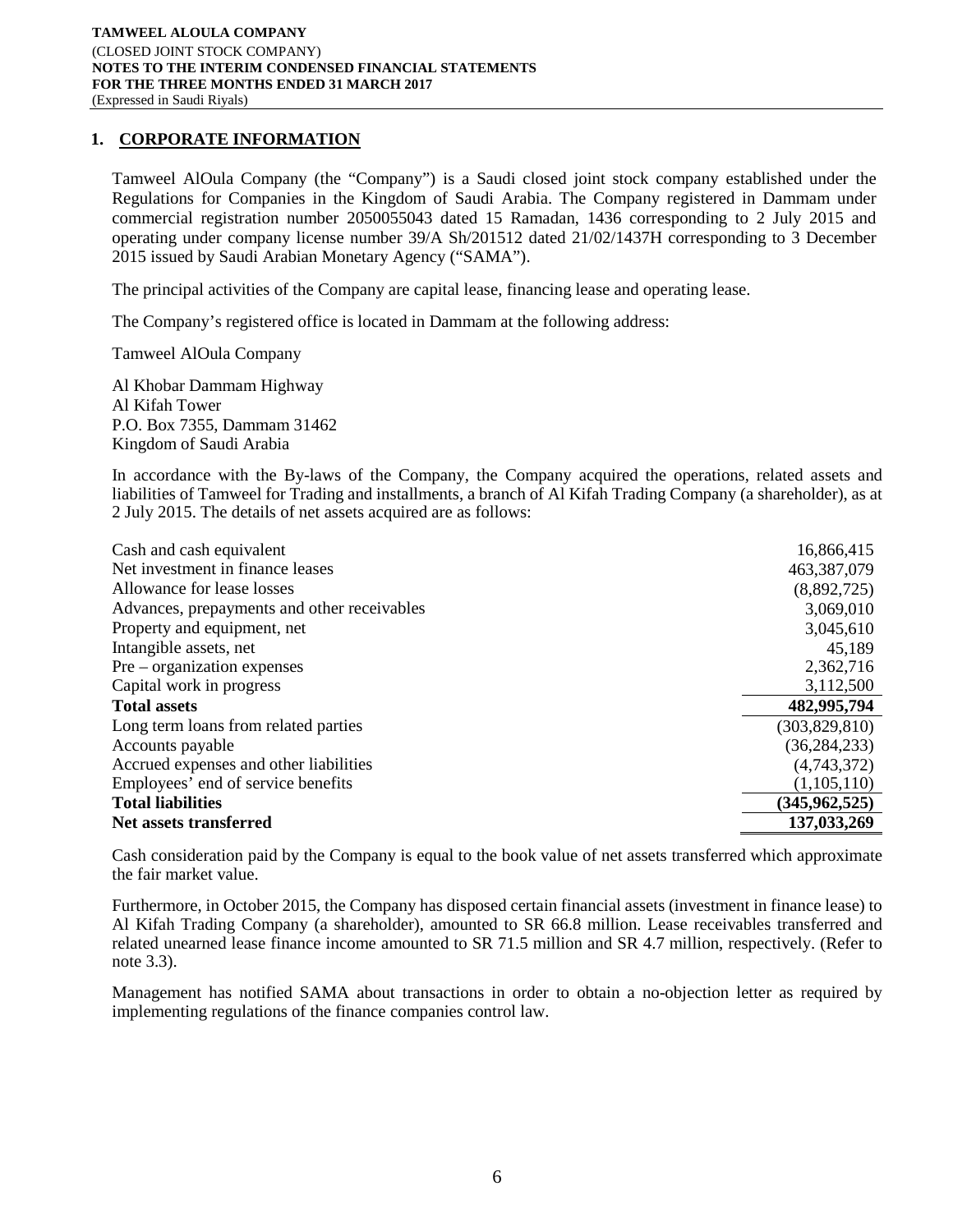# **2. SIGNIFICANT ACCOUNTING POLICIES, ESTIMATES AND BASIS OF PREPARATIONS**

Significant accounting policies applied in the preparation of these interim condensed financial statements are set out below. These policies are consistently applied for all periods presented.

## **2.1 Statement of compliance**

During 2017, SAMA issued a Circular no. 381000074519 dated 11 April 2017 and subsequent amendments through certain clarifications relating to the accounting for Zakat. The impact of these amendments is that the Zakat are to be accrued on a quarterly basis and recognized in statement of changes in shareholders' equity with a corresponding liability recognized in the statement of financial position.

Applying the above framework, the interim condensed financial statements of the Company have been prepared using IAS 34 that is endorsed in the Kingdom of Saudi Arabia and SAMA guidance for the accounting of Zakat.

Until 2016, the financial statements of the Company were prepared in accordance with International Financial Reporting Standards (IFRS). Accordingly, these interim condensed financial statements are not intended to be a presentation in conformity with the accounting standards generally accepted in the Kingdom of Saudi Arabia, as issued by the Saudi Organization for Certified Public Accountants (SOCPA). This change in framework resulted in a change in accounting policy for Zakat (as disclosed in note 2.3).

### **2.2 Basis of measurement**

The Company has prepared these interim condensed financial statements under the historical cost convention on the accrual basis of accounting.

### **2.3 Accounting policies**

The accounting policies used in the preparation of these interim condensed financial statements are consistent with those followed in the preparation of the Company's annual financial statements for the period from 2 July 2015 to 30 September 2016 and have been consistently applied for all periods presented, except for change in accounting policy mentioned below.

During the period, the Company changed its accounting policy relating to the presentation of Zakat provisions which were previously presented in statement of income. In line with changes in accounting policy referred to in note 2.1 zakat provisions are directly charged to statement of changes in shareholders' equity.

The change in accounting policy resulted in increase in statement of income for the three months period ended 31 March 2016 by SR 0.172 million and for the period from 2 July 2015 to 31 March 2016 by SR 0.517 million (30) September 2016: 0.862 million). Had there been no change in the accounting policy the statement of income for the current three months period ended 31 March 2017 would have been lower by SR 0.216 million and six months period ended 31 March 2017 by SR 0.431 million. This change does not have any impact on financial position or equity of the Company, therefore no column for financial year ended 30 September 2016 has been presented.

All the other significant accounting policies are consistent with the latest audited year ended financial statements.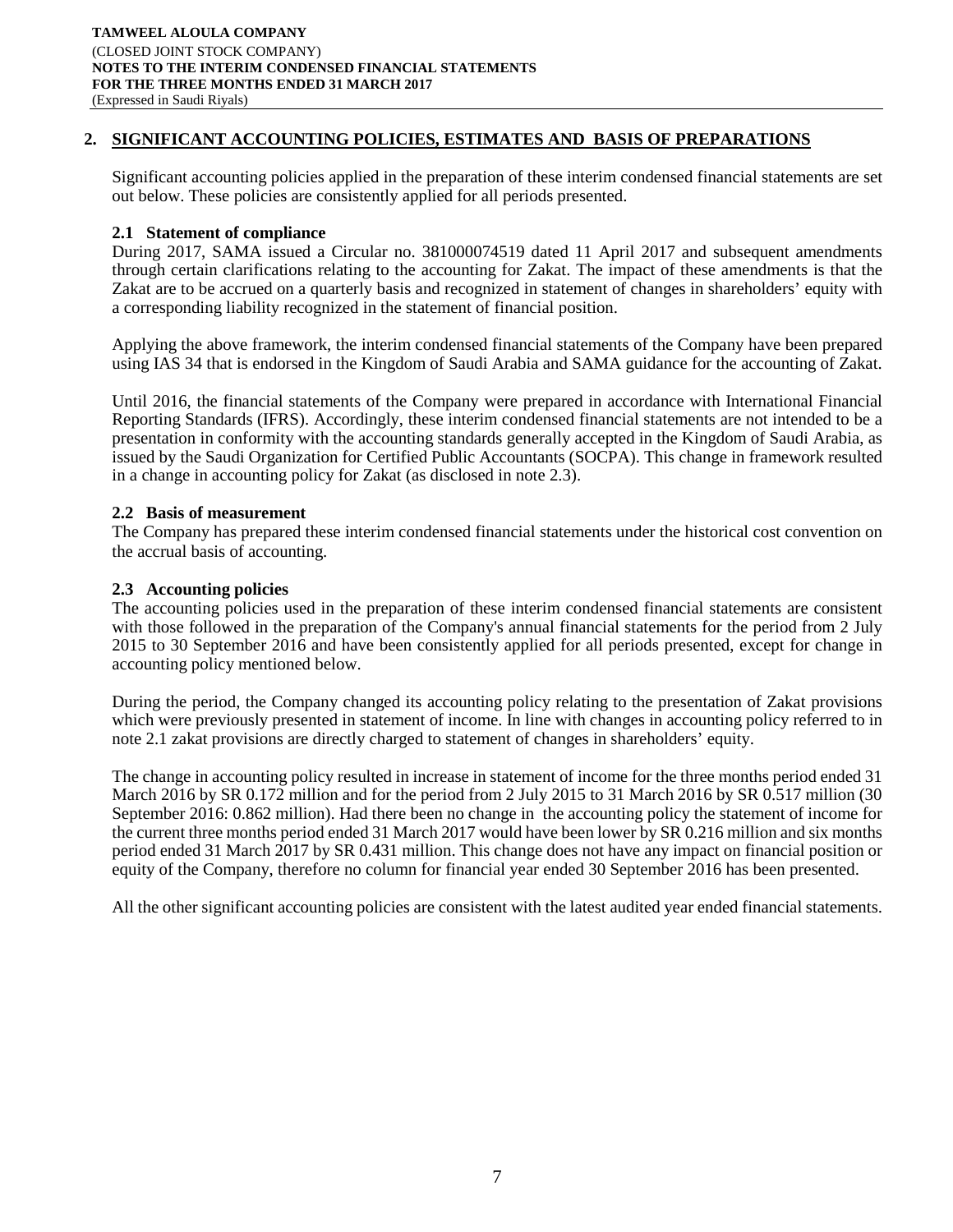#### **TAMWEEL ALOULA COMPANY** (CLOSED JOINT STOCK COMPANY) **NOTES TO THE INTERIM CONDENSED FINANCIAL STATEMENTS FOR THE THREE MONTHS ENDED 31 MARCH 2017** (Expressed in Saudi Riyals)

# **3. NET INVESTMENT IN FINANCE LEASES**

|                                           | 31 March 2017   | 30 September 2016 |
|-------------------------------------------|-----------------|-------------------|
|                                           | (Unaudited)     | (Audited)         |
|                                           |                 |                   |
| Lease receivables                         | 300,116,514     | 344,866,816       |
| Residual value                            | 64,055,003      | 71,510,464        |
| <b>Gross investment in finance leases</b> | 364, 171, 517   | 416, 377, 280     |
| Unearned lease finance income             | (76,362,272)    | (89, 235, 740)    |
| Net investment in finance leases          | 287,809,245     | 327,141,540       |
| Provision for lease losses                | (13, 123, 354)  | (13, 123, 354)    |
|                                           | 274,685,891     | 314,018,186       |
| Current maturity                          | (126, 971, 314) | (120, 929, 741)   |
|                                           | 147,714,577     | 193,088,445       |

**3.1** The movement in the provision for lease losses was as follows:

|                                                                    | <b>31 March 2017</b><br>(Unaudited) | 30 September 2016<br>(Audited) |
|--------------------------------------------------------------------|-------------------------------------|--------------------------------|
| Balance at the beginning of the period<br>Allowance for the period | 13,123,354<br>٠                     | 8,892,725<br>4,230,629         |
|                                                                    | 13,123,354                          | 13, 123, 354                   |

**3.2** The aging on lease past due - but not impaired:

|                         | 31 March 2017 | 30 September 2016 |
|-------------------------|---------------|-------------------|
|                         | (Unaudited)   | (Audited)         |
| From 1 day to 30 days   | 159,088       | 4,210,843         |
| From 31 days to 90 days | 6,484,974     | 3,869,735         |
| Total                   | 6,644,062     | 8,080,578         |

**3.3** The Company has disposed certain financial assets (investment in finance leases) as at 1st October 2015 to Al Kifah Trading Company (a shareholder), amounting to SR 66.8 million. Lease receivables transferred and related unearned lease finance income amounted to SR 71.5 million and SR 4.7 million, respectively.

The management has notified SAMA about transactions in order to obtain a no-objection letter as required by Implementing Regulations of the Finance Companies Control law.

**3.4** The contractual rights and the titles of certain assets subject to the finance leases arrangements are under the name of Al Kifah Trading Company (a shareholder) amounting to SR 202 million and SR 254 million of investment in finance leases as at 31 March 2017 and 30 September 2016 respectively. The shareholder has waived rights over these assets and confirmed that the risks and rewards pertaining to the assets have been transferred to the Company.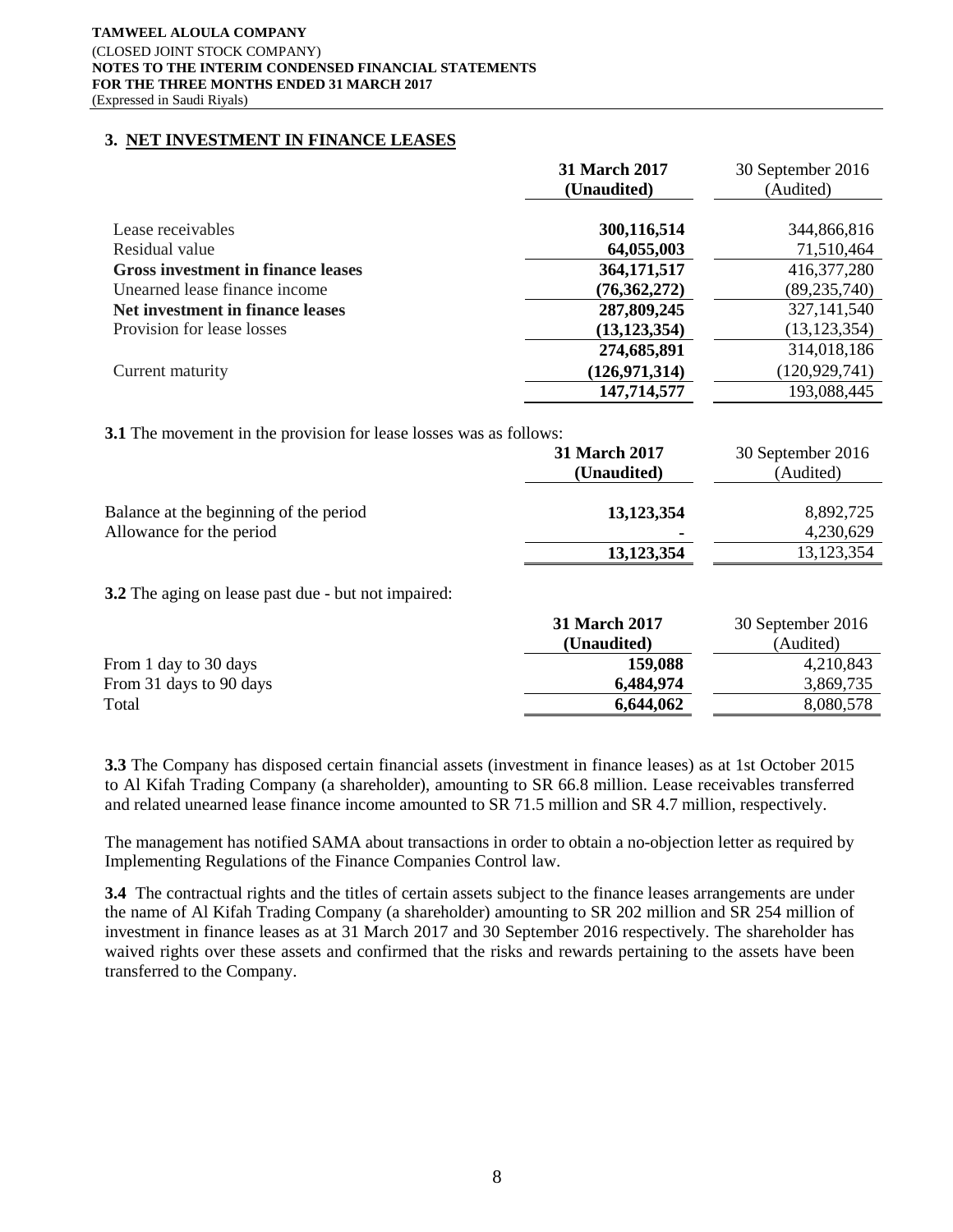# **4. SHARE CAPITAL**

The pattern of shareholding as of 31 March 2017 and 30 September 2016 is as follows:

|                                         | Percentage |               |                  |
|-----------------------------------------|------------|---------------|------------------|
|                                         | of         | Number of     |                  |
|                                         | ownership  | <b>Shares</b> | <b>Amount SR</b> |
| Al Kifah Holding Company                | 80         | 20,000,000    | 200,000,000      |
| <b>International Developers Company</b> | 5          | 1,250,000     | 12,500,000       |
| Al Kifah for Building Materials Company | 5          | 1,250,000     | 12,500,000       |
| Al Kifah Trading Company                | 5          | 1,250,000     | 12,500,000       |
| Al Kifah for Constructions Company      |            | 1,250,000     | 12,500,000       |
|                                         | 100        | 25,000,000    | 250,000,000      |

# **5. SPECIAL COMMISSION EXPENSES AND BANK CHARGES**

|                                                                 | For the three | For the three |
|-----------------------------------------------------------------|---------------|---------------|
|                                                                 | months        | months        |
|                                                                 | ended 31      | ended 31      |
|                                                                 | March 2017    | March 2016    |
|                                                                 | (Unaudited)   | (Unaudited)   |
|                                                                 |               |               |
| Special commission expense on long term loans from shareholders | 17,828        | 592,401       |
| Bank charges                                                    | 68,336        | 86,730        |
|                                                                 | 86,164        | 679,131       |

## **6. BASIC AND DILUTED EARNINGS PER SHARE**

The basic and diluted earnings per share is calculated by dividing the profit for the period attributable to the shareholders by weighted average number of shares at the end of the period.

## **7. SEGMENT REPORTING**

A segment is a distinguishable component that is engaged in providing leases (a business segment), which is subject to risks and rewards that are different from those of other segments.

The Company essentially monitors its business as a single business segment and accordingly it is management's opinion that segment reporting would not be relevant. The Company only operates in the Kingdom of Saudi Arabia.

# **8. FAIR VALUES OF FINANCIAL ASSETS AND LIABILITIES**

When measuring the fair value of an asset or a liability, the Company uses observable market data as far as possible. Fair values are categorized into different levels in a fair value hierarchy based on the inputs used in the valuation techniques.

All financial assets and financial liabilities are measured at amortized cost. The carrying amounts of all financial assets and financial liabilities measured at amortized cost approximate their fair values.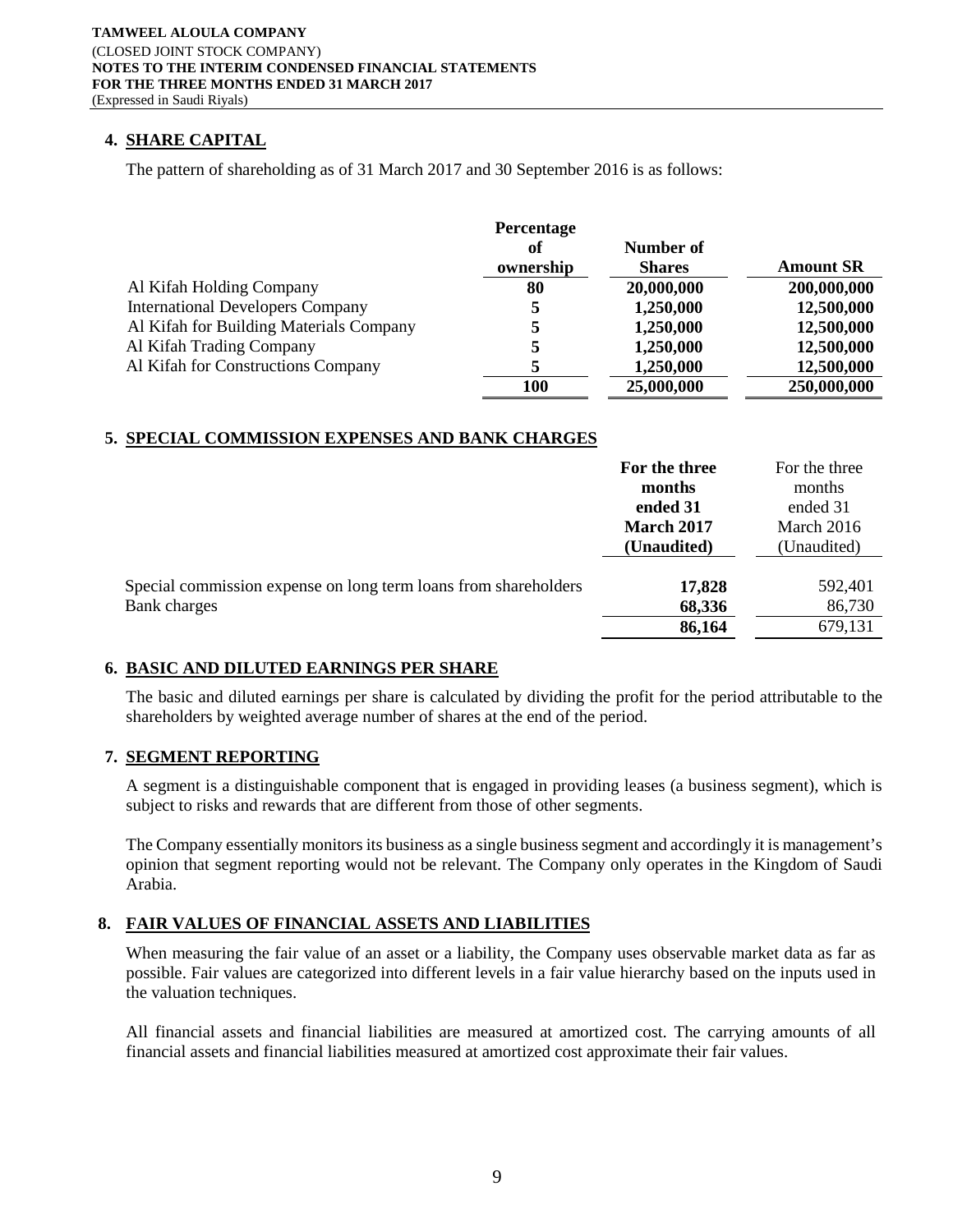# **9. RELATED PARTY TRANSACTIONS AND BALANCES**

In the ordinary course of its business, the Company transacts business with its related parties, which include its parent company (Al Kifah Holding Company), affiliated Companies and other entities in which the principal shareholder has share of interest. Such transactions are dealt with on agreed terms and the terms and conditions of such transactions are approved by the Company's management. Following are the related parties of the Company and the amounts of significant transactions:

| <b>Transactions:</b>                                                                                                                                                                                                                     | For the six<br>months<br>ended 31<br><b>March 2017</b><br>(Unaudited) | For the period from 2<br>July<br>2015 to 30<br>September 2016<br>(Audited) |
|------------------------------------------------------------------------------------------------------------------------------------------------------------------------------------------------------------------------------------------|-----------------------------------------------------------------------|----------------------------------------------------------------------------|
| Al Kifah Holding Company - a shareholder<br>Repayment of loan<br>Loan from shareholder                                                                                                                                                   | (26, 645, 751)<br>1,912,960                                           | (207, 194, 928)                                                            |
| Al Kifah for Building Materials - a shareholder<br>Heavy machinery and equipment sales financed by the<br>Company<br>Amount paid against machinery and equipment financed                                                                | 7,925,000<br>(18,537,500)                                             | 14,158,500                                                                 |
| Al Kifah Real Estate Company - a shareholder<br>Annual rent for the Company's head office<br>Rent paid by the Company                                                                                                                    | 850,000<br>(850,000)                                                  | 980,416                                                                    |
| Al Kifah Contracting Company – a shareholder<br>Amount due against construction of new office<br>Amount paid against construction of new office                                                                                          | 33,647<br>(33, 647)                                                   |                                                                            |
| Al Kifah Information Technology Company - a shareholder<br>Information technology fee<br>Amount paid against Information technology fee                                                                                                  | 250,351<br>(250, 351)                                                 |                                                                            |
| Al Kifah Trading Company - a shareholder<br>Assets purchased for the purpose of leases<br>Net assets acquired from shareholders<br>Net investments in finance lease transferred to a shareholder<br>Amount paid against assets purchases | 12,034,590<br>(12, 118, 340)                                          | 78,110,000<br>137,033,269<br>66,885,421<br>(66,885,421)                    |

The above mentioned transactions with related parties resulted in the following balances as at 31 December:

| Loan from a shareholder:                | <b>31 March 2017</b><br>(Unaudited) | 30 September 2016<br>(Audited) |
|-----------------------------------------|-------------------------------------|--------------------------------|
| Al Kifah Holding Company                | 3,197,884                           | 27,930,675                     |
| Due to shareholders:                    | <b>31 March 2017</b><br>(Unaudited) | 30 September 2016<br>(Audited) |
| Al Kifah for Building materials Company | 3,546,000                           | 14,158,500                     |
| Al Kifah Trading Company                |                                     | 83,750                         |
|                                         | 3,546,000                           | 14,242,250                     |